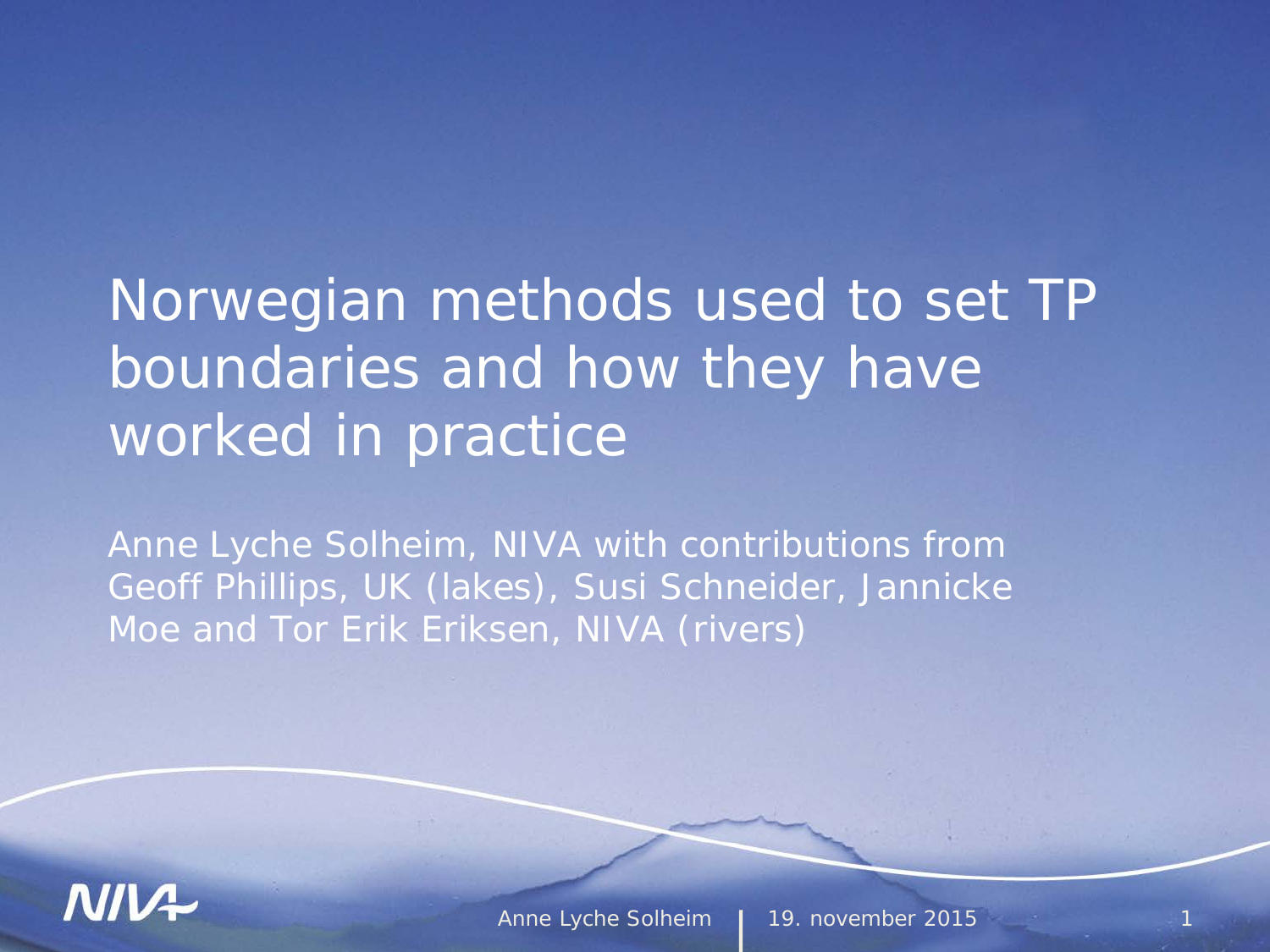#### Methods used for deriving nutrient standards in Norway

Phosphorus:

Regressions with intercalibrated BQE metrics:

• The intercalibrated GM boundary for the BQEs are used to set the GM boundary for Total-P in both lakes and rivers

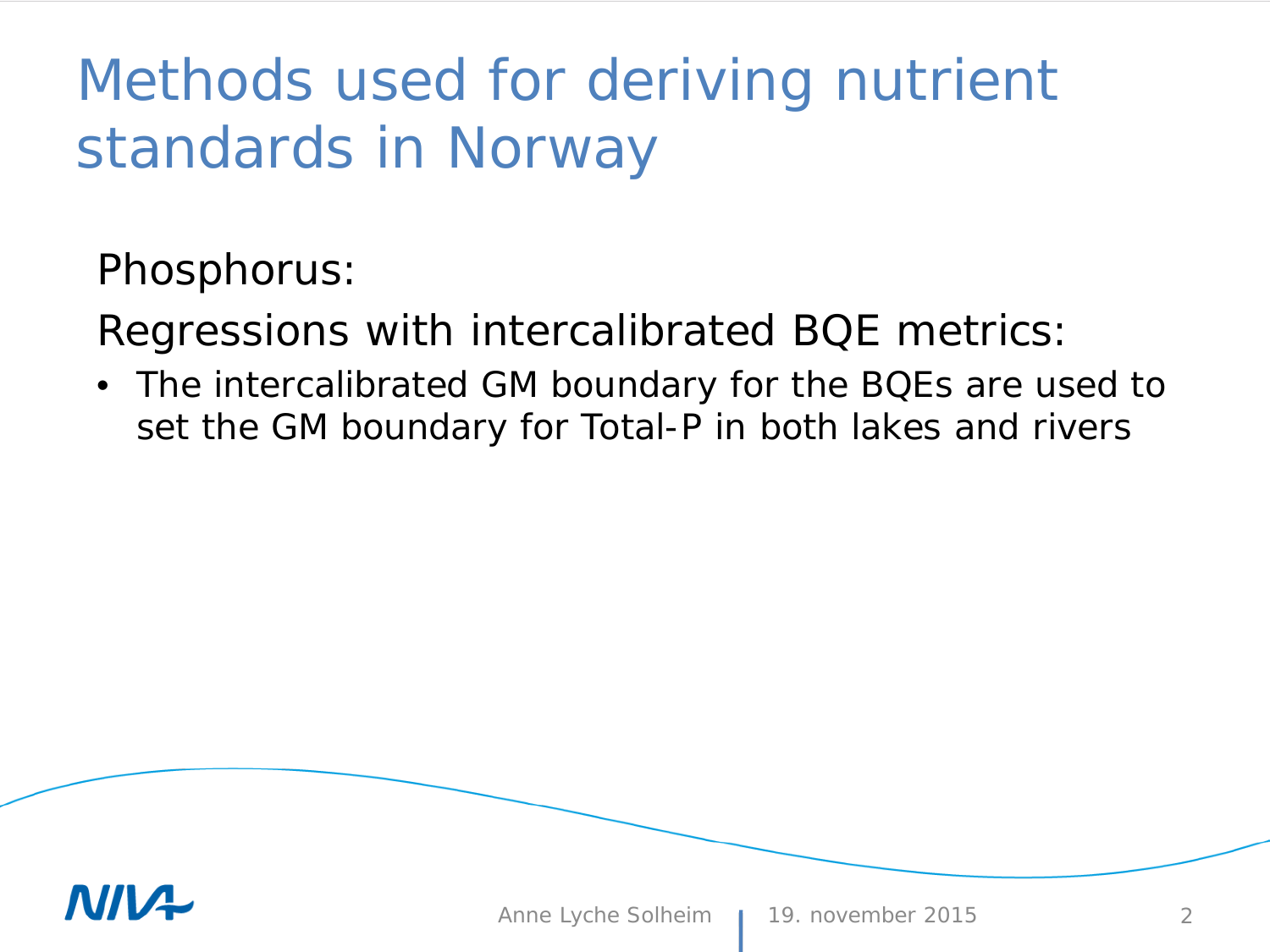#### Norwegian lakes: Total P vs Phytoplankton nEQR or chlorophylla



Face value used to set GM boundary (low variability)

Example shown for lowland, moderate alkalinity, clear, stratified lakes (graph by G. Phillips, data by Brettum and Skjelbred, NIVA)

For many other types, the intercalibrated chlorophyll a GM boundary was used instead of the nEQR value, due to lower variability in the regressions

Anne Lyche Solheim 19. november 2015 3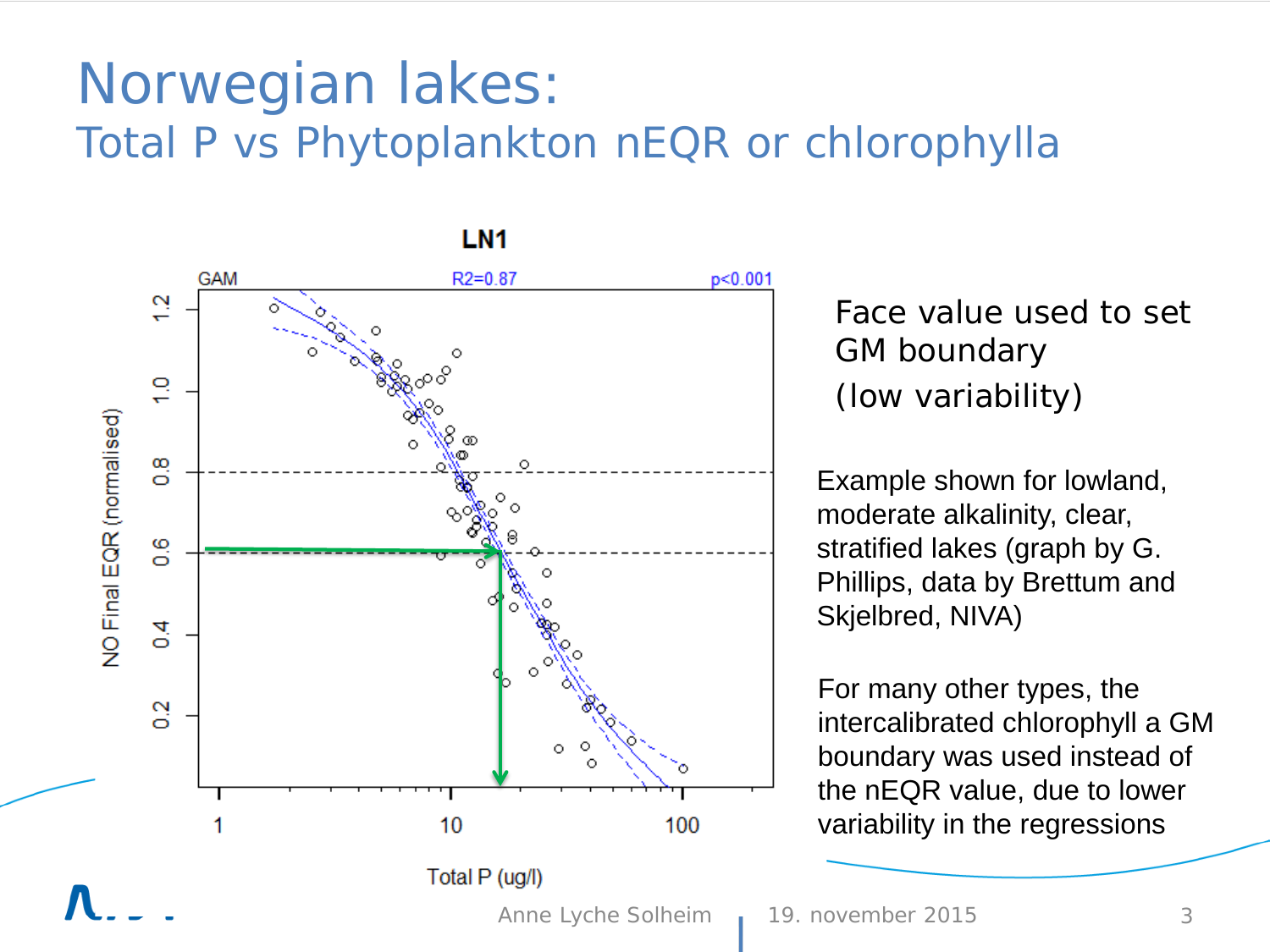# **Norwegian Total-P classification system for for different lake types**

| Type description $\big $ ake type no. $\big $ | <b>National</b> | <b>NGIG</b><br>type | <b>Ref value</b> | high     | good      | moderate  | poor      | bad   |  |  |
|-----------------------------------------------|-----------------|---------------------|------------------|----------|-----------|-----------|-----------|-------|--|--|
| Lowland, low alk,<br>clear, shallow           | 1,2,4,5,18      | L-N <sub>2</sub> a  | $\overline{4}$   | $1 - 7$  | $7 - 11$  | $11 - 20$ | $20 - 40$ | >40   |  |  |
| Lowland, low alk,<br>clear, deep              | 6               | L-N <sub>2</sub> b  | $\overline{3}$   | $1 - 4$  | $4 - 9$   | $9 - 16$  | $16 - 38$ | >38   |  |  |
| Lowland, low alk,<br>humic                    | 3,7,19          | L-N <sub>3a</sub>   | $6\phantom{.}6$  | $1 - 11$ | $11 - 16$ | $16 - 30$ | $30 - 55$ | $>55$ |  |  |
| Lowland, mod alk,<br>clear                    | 8,10,           | $L-N1$              | 6 <sup>1</sup>   | $1 - 10$ | $10 - 17$ | $17 - 26$ | $26 - 42$ | >42   |  |  |
| Lowland, mod alk,<br>humic                    | 9,11,           | L-N <sub>8</sub> a  | $\overline{7}$   | $1 - 13$ | $13 - 20$ | $20 - 39$ | $39 - 65$ | $>65$ |  |  |
| Mid-altitude, low<br>alk, clear               | 12, 13, 15, 16  | L-N <sub>5a</sub>   | 3                | $1 - 5$  | $5 - 10$  | $10 - 17$ | $17 - 36$ | $>36$ |  |  |
| Mid-altitude, low<br>alk, humic               | 14, 17, 22, 25  | L-N <sub>6</sub> a  | 5                | $1 - 9$  | $9 - 13$  | $13 - 24$ | $24 - 45$ | $>45$ |  |  |
| Highland, low alk,<br>clear                   | 20,21,23,24     | $L-N7$              | $\overline{2}$   | $1 - 3$  | $3 - 5$   | $5 - 11$  | $11 - 20$ | >20   |  |  |

**Total Phosphorus(µg/L) in lakes**

**\* Types in bold font are most similar to** 

**the NGIG type**

#### **NIIVA**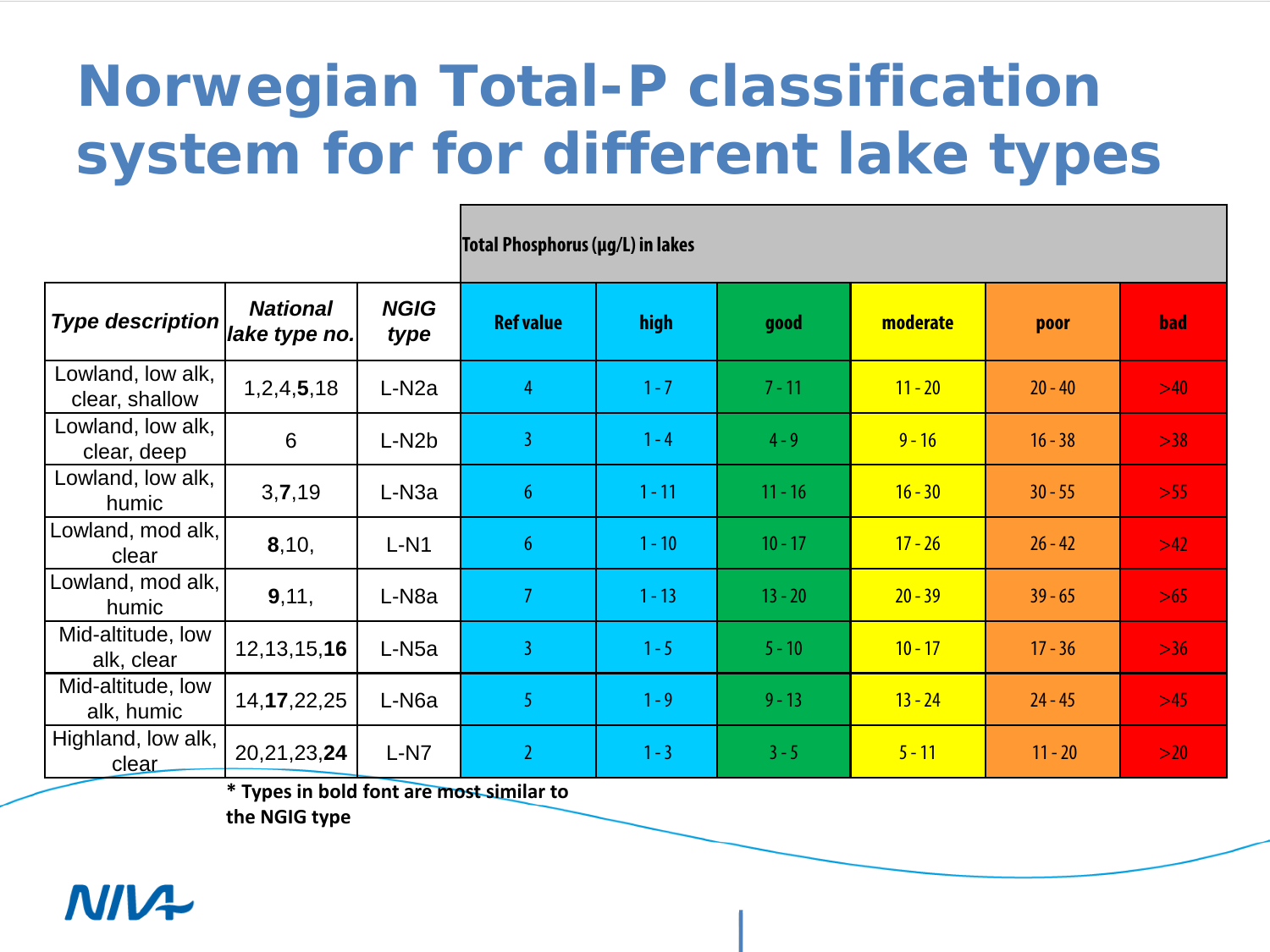#### Norwegian Rivers: Total P vs Benthic algae (non-diatoms) (PIT)

40 35 30 25 20 18 16  $14$  $rac{1}{\overline{a}}$  $12$  $10$  $0 \wedge 0$ 8  $\overline{7}$  $6\phantom{.0}$  $5<sup>5</sup>$  $\overline{4}$ 8 12 14 18 22 26 32 100 150 200 q 80 TP

PIT

Lower 75th %ile used to set GM boundary (precautionary principle to ensure a 75 % probability for restoration)

Example shown for low alkalinity, clear rivers (graph by Eriksen, data by Schneider and Lindstrøm, NIVA)

#### N/V+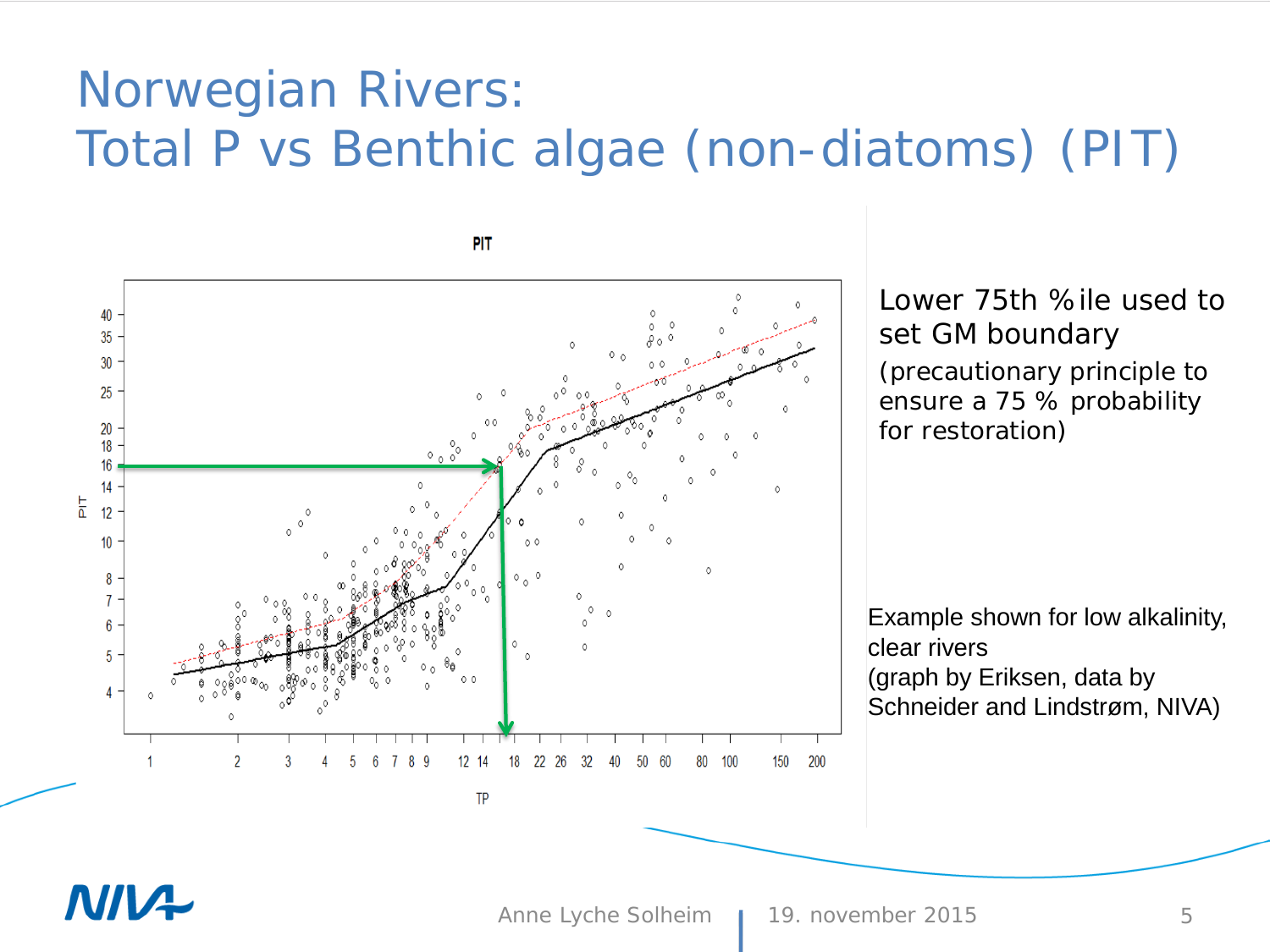#### Norwegian Rivers: Total-P vs. Benthic invertebrates (ASPT)

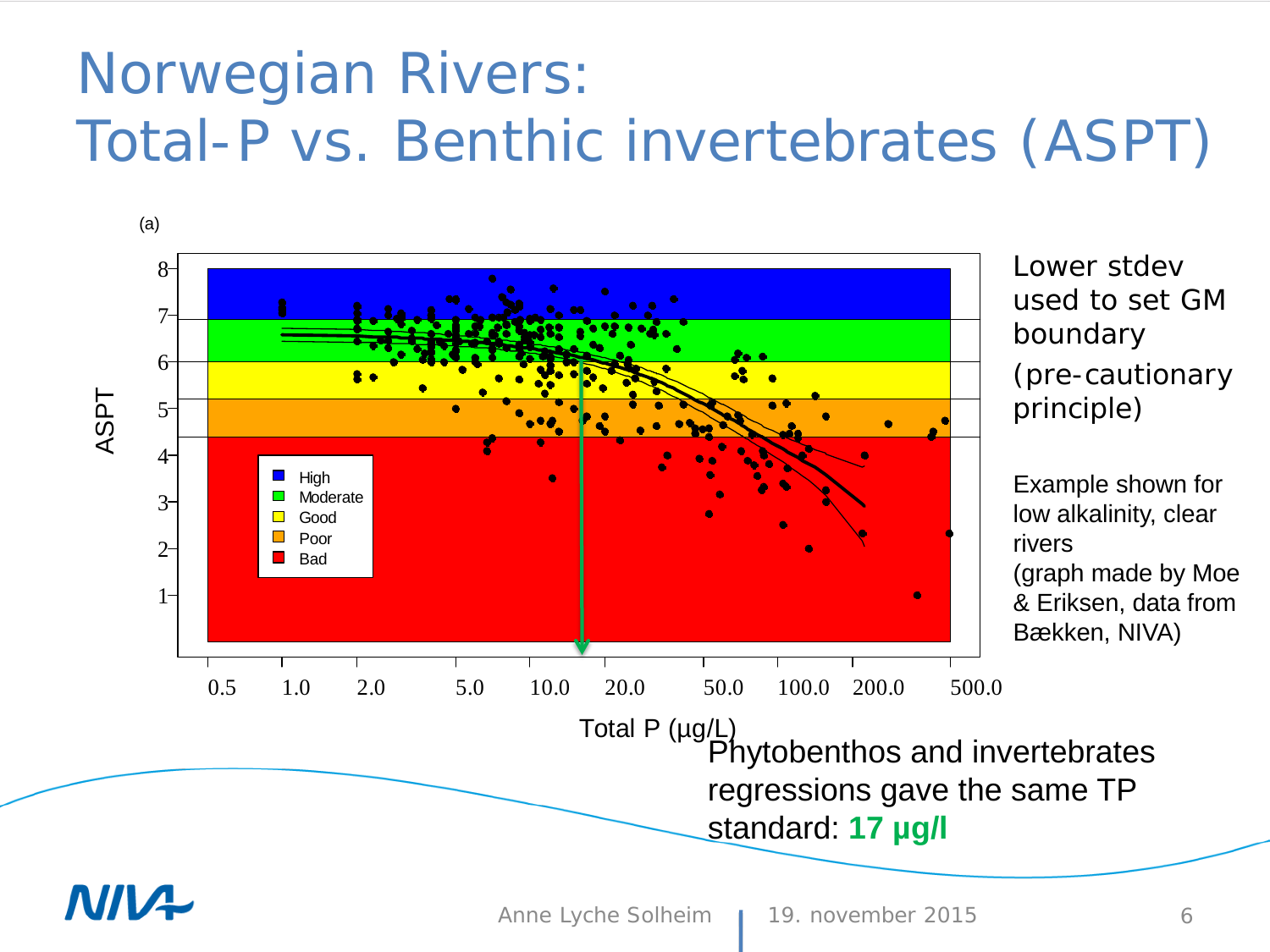# **RIVERS:**  Norwegian Total-P classification system for different river types

|                                                    |                                   |           | Total Phosphorus (µg/L) in rivers |          |           |           |           |            |  |  |
|----------------------------------------------------|-----------------------------------|-----------|-----------------------------------|----------|-----------|-----------|-----------|------------|--|--|
| <b>Type description</b>                            | <b>National</b><br>river type no. | NGIG type | <b>Ref value</b>                  | high     | good      | moderate  | poor      | <b>bad</b> |  |  |
| Lowland, low alk,<br>clear,                        | 1,2,4,5,18                        | $R-N2$    | 6 <sup>1</sup>                    | $1 - 11$ | $11 - 17$ | $17 - 30$ | $30 - 60$ | >60        |  |  |
| Lowland, low alk,<br>humic                         | 3, 6, 19                          | $R-N3$    | 9                                 | $1 - 17$ | $17 - 24$ | $24 - 45$ | $45 - 83$ | >83        |  |  |
| Lowland, mod alk,<br>clear                         | 7,9,                              | $R-N1$    | 9                                 | $1 - 15$ | $15 - 25$ | $25 - 38$ | $38 - 65$ | $>65$      |  |  |
| Lowland, mod alk,<br>humic                         | 8,10,                             |           | 11                                | $1 - 20$ | $20 - 29$ | $29 - 58$ | $58 - 98$ | >98        |  |  |
| Mid-altitude, low alk, $ 12, 13, 15, 16 $          |                                   | $R-N5$    | 5                                 | $1 - 8$  | $8 - 15$  | $15 - 25$ | $25 - 55$ | >55        |  |  |
| Mid-altitude, low alk, $ 14, 17, 22, 25 $<br>humic |                                   | $R-N6$    | 8                                 | $1 - 14$ | $14 - 20$ | $20 - 36$ | $36 - 68$ | $>68$      |  |  |
| Highland, low alk,<br>clear                        | [20, 21, 23, 24]                  | $R-N7$    | $\overline{3}$                    | $1 - 5$  | $5 - 8$   | $8 - 17$  | $17 - 30$ | >30        |  |  |

**\* fet skrift er mest lik NGIG typen**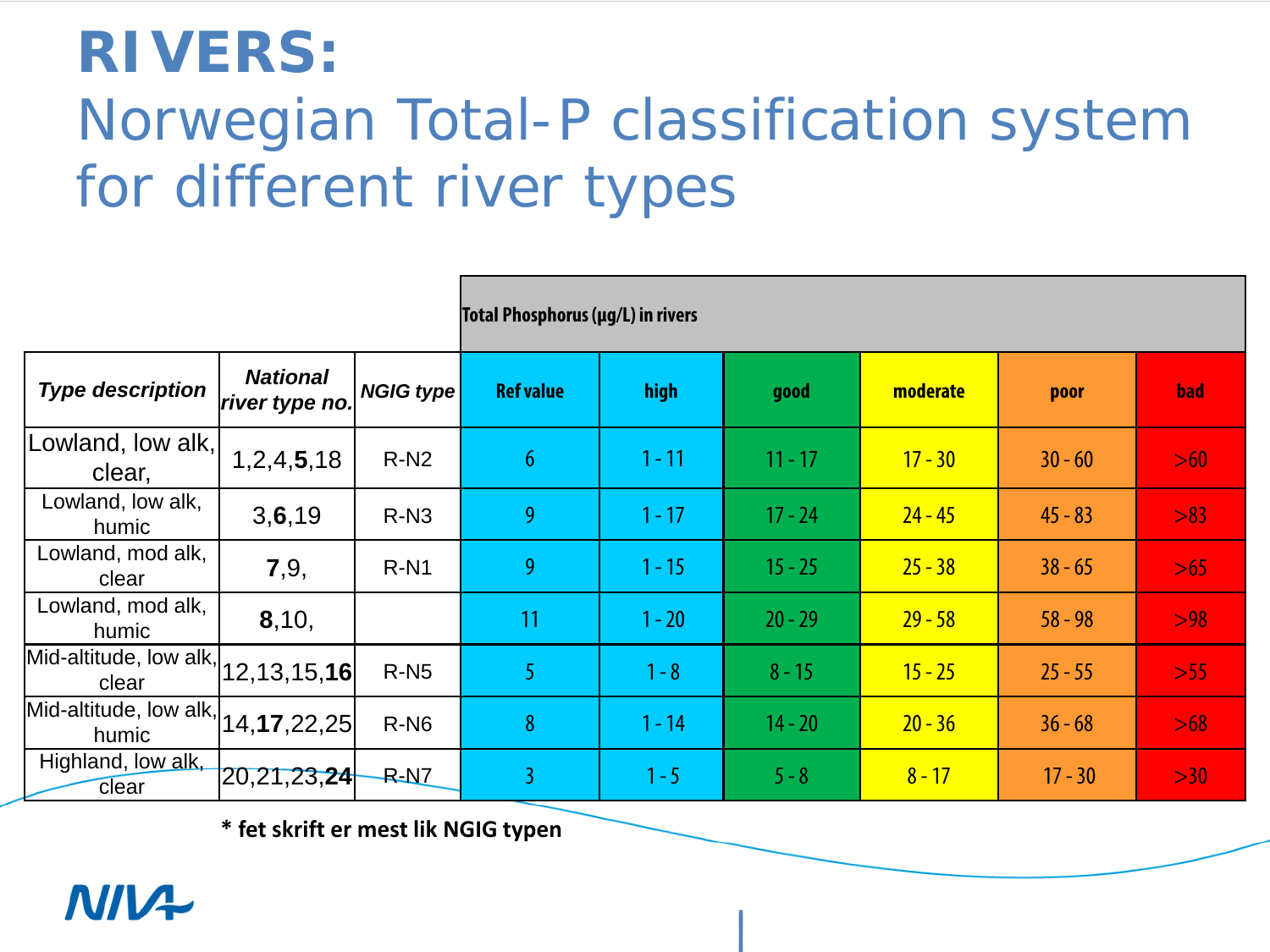## **Methods to set nitrogen standards**

Total Nitrogen:

- Regressions between the intercalibrated GM boundary for phytoplankton (nEQR) vs Total-N (lakes)
- Regressions between Total-N vs Total-P, using the Total-P GM boundary as a basis (lakes and rivers)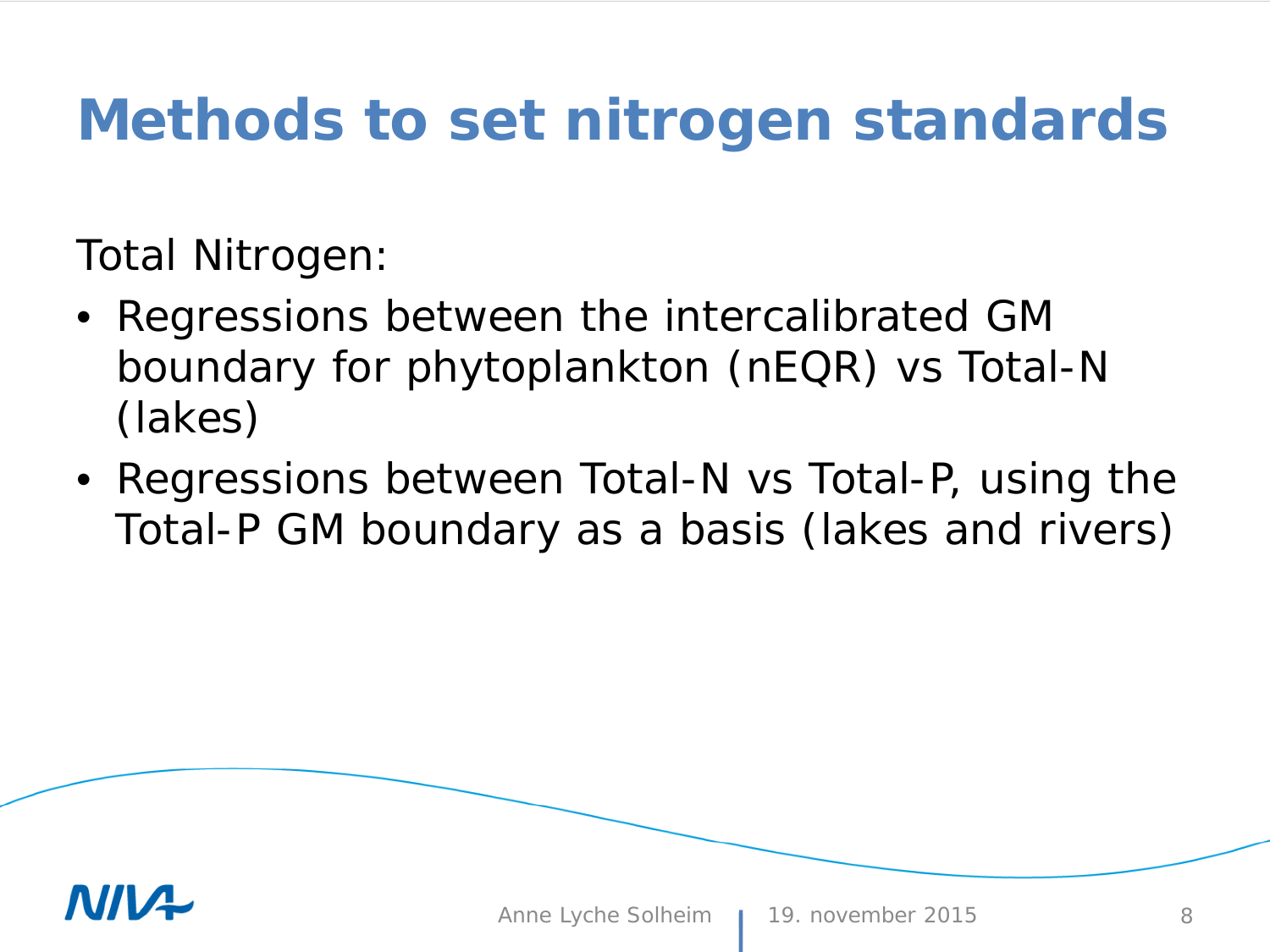#### Nitrogen standards setting: Norwegian Lakes: Total N vs Phytoplankton nEQR

using the lower stdev (precautionary principle due to higher variability for TN than for TP regressions)

**NIV+** 

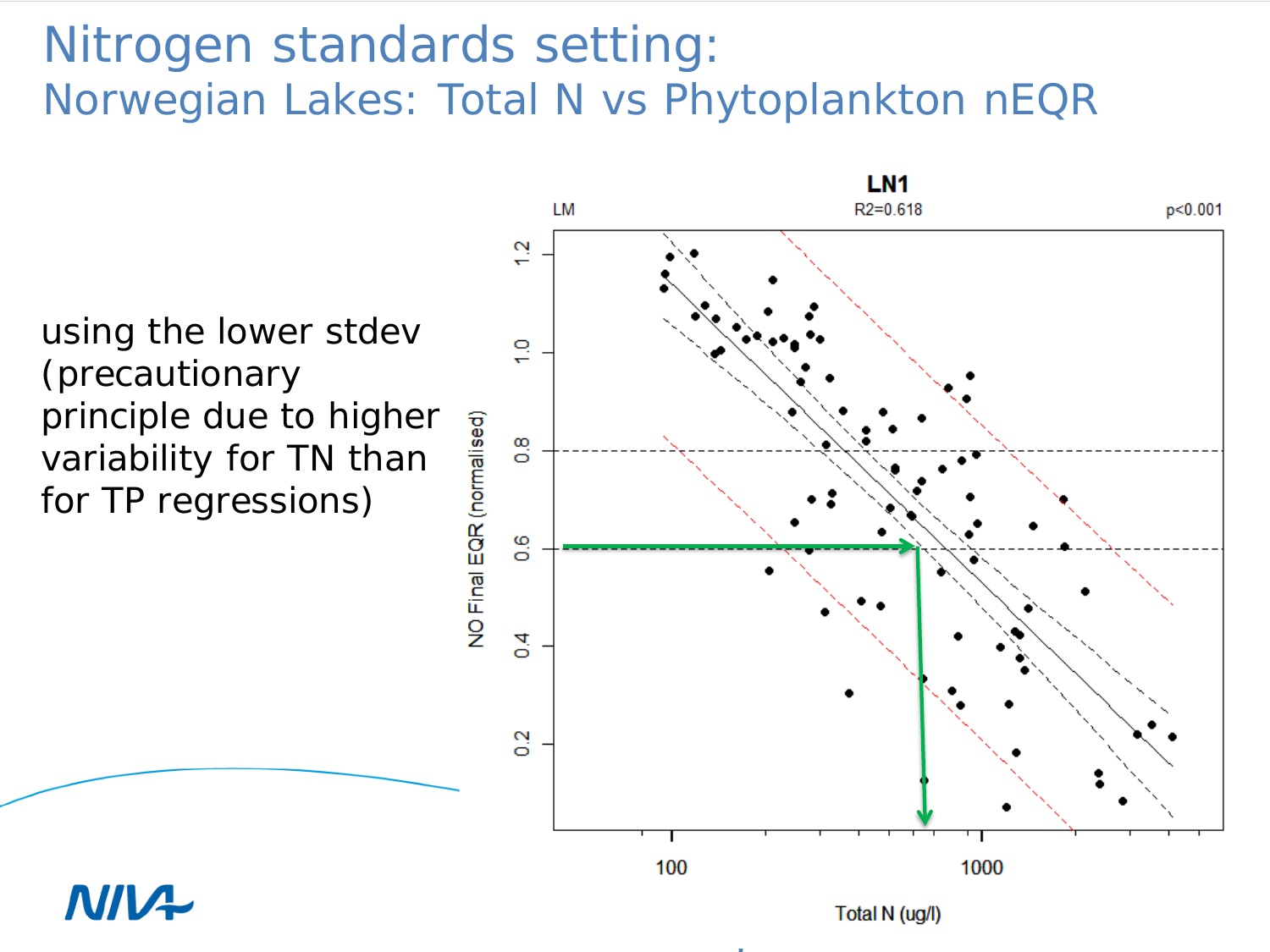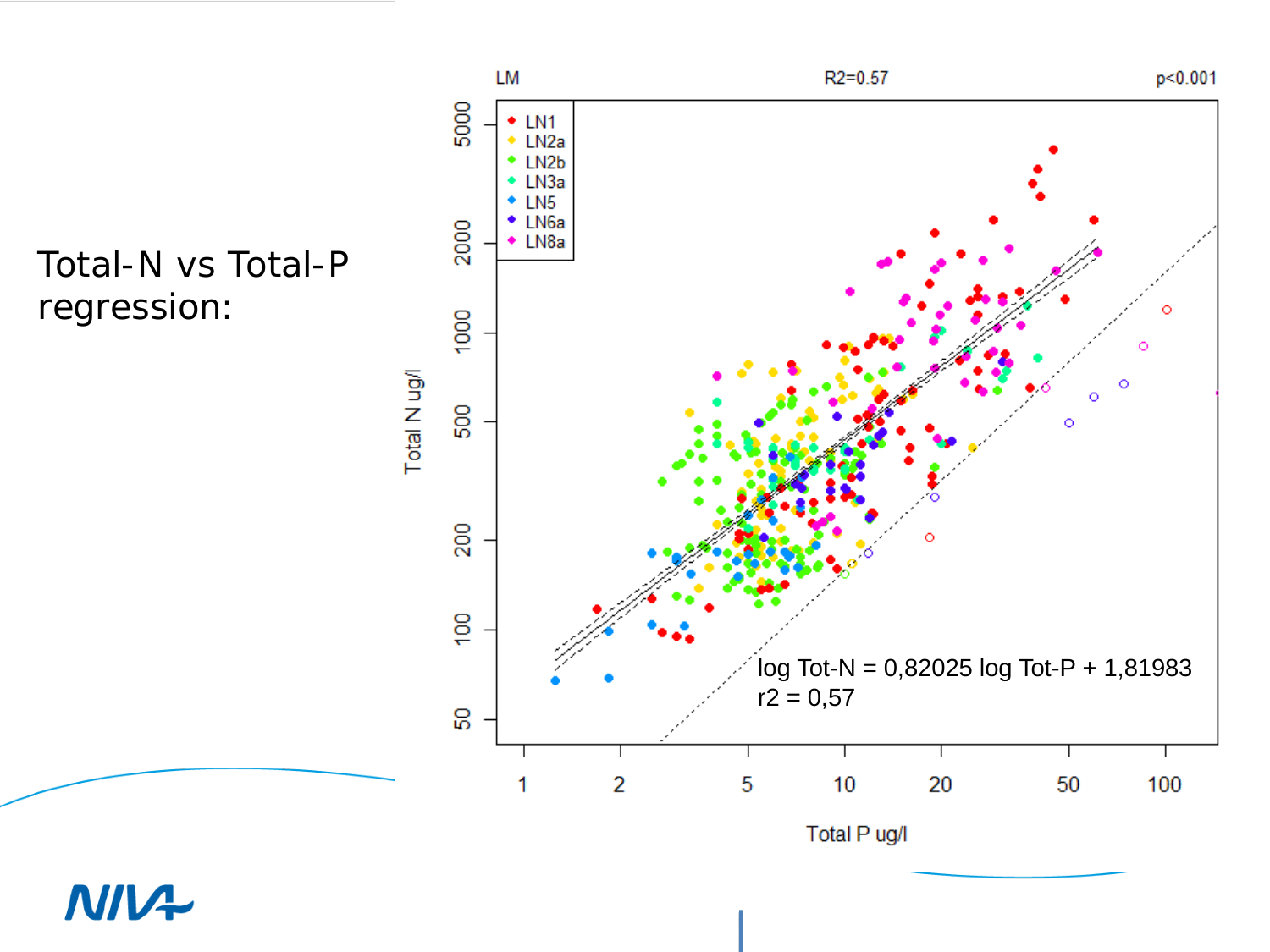#### Norwegian Total-N classification system for different lake and river types

| <b>Type</b><br>description             | <b>National</b><br>lake type<br>no. | <b>NGIG type</b>   | National river<br>type no. |                  | NGIG type Total nitrogen (Tot-N) in lakes and rivers (µg/L) |           |         |          |           |       |  |  |  |
|----------------------------------------|-------------------------------------|--------------------|----------------------------|------------------|-------------------------------------------------------------|-----------|---------|----------|-----------|-------|--|--|--|
|                                        |                                     |                    |                            |                  | <b>Ref value</b>                                            | high      | good    | moderate | poor      | bad   |  |  |  |
| Lowland, low<br>alk, clear,<br>shallow | 1, 2, 4, 5, 18                      | L-N <sub>2</sub> a | 1,2,3,4,5,18               | $R-N2$           | 200                                                         | $1 - 325$ | 325-475 | 475-775  | 775-1350  | >1350 |  |  |  |
| Lowland, low<br>alk, clear, deep       | 6                                   | L-N <sub>2</sub> b | na                         | na               | 175                                                         | $1 - 200$ | 200-400 | 400-650  | 650-1300  | >1300 |  |  |  |
| Lowland, low<br>alk, humic             | 3,7,19                              | L-N <sub>3a</sub>  | 6, 19                      | $R-N3$           | 275                                                         | $1 - 475$ | 475-650 | 650-1075 | 1075-1775 | >1775 |  |  |  |
| Lowland, mod<br>alk, clear             | 8,10,                               | $L-N1$             | 7, 9                       | R-N1/ R-N4       | 275                                                         | $1 - 425$ | 425-675 | 675-950  | 950-1425  | >1425 |  |  |  |
| Lowland, mod<br>alk, humic             | 9,11,                               | L-N <sub>8a</sub>  | 8, 10, 11                  |                  | 325                                                         | $1 - 550$ | 550-775 | 775-1325 | 1325-2025 | >2025 |  |  |  |
| Mid-altitude, low<br>alk, clear        | 12, 13, 15, 16                      | L-N <sub>5a</sub>  | 12, 13, 15, 16             | R-N <sub>6</sub> | 150                                                         | $1 - 250$ | 250-425 | 425-675  | 675-1250  | >1250 |  |  |  |
| Mid-altitude, low<br>alk, humic        | 14, 17, 22, 25                      | L-N <sub>6a</sub>  | 14, 17, 22, 25             | R-N7             | 250                                                         | $1 - 400$ | 400-550 | 550-900  | 900-1500  | >1500 |  |  |  |
| Highland, low<br>alk, clear            | 20,21,23,24                         | $L-N7$             | 20,21,23,24                | $R-N6$           | 125                                                         | $1 - 175$ | 175-250 | 250-475  | 475-775   | >775  |  |  |  |

**Bold font type most similar to NGIG type**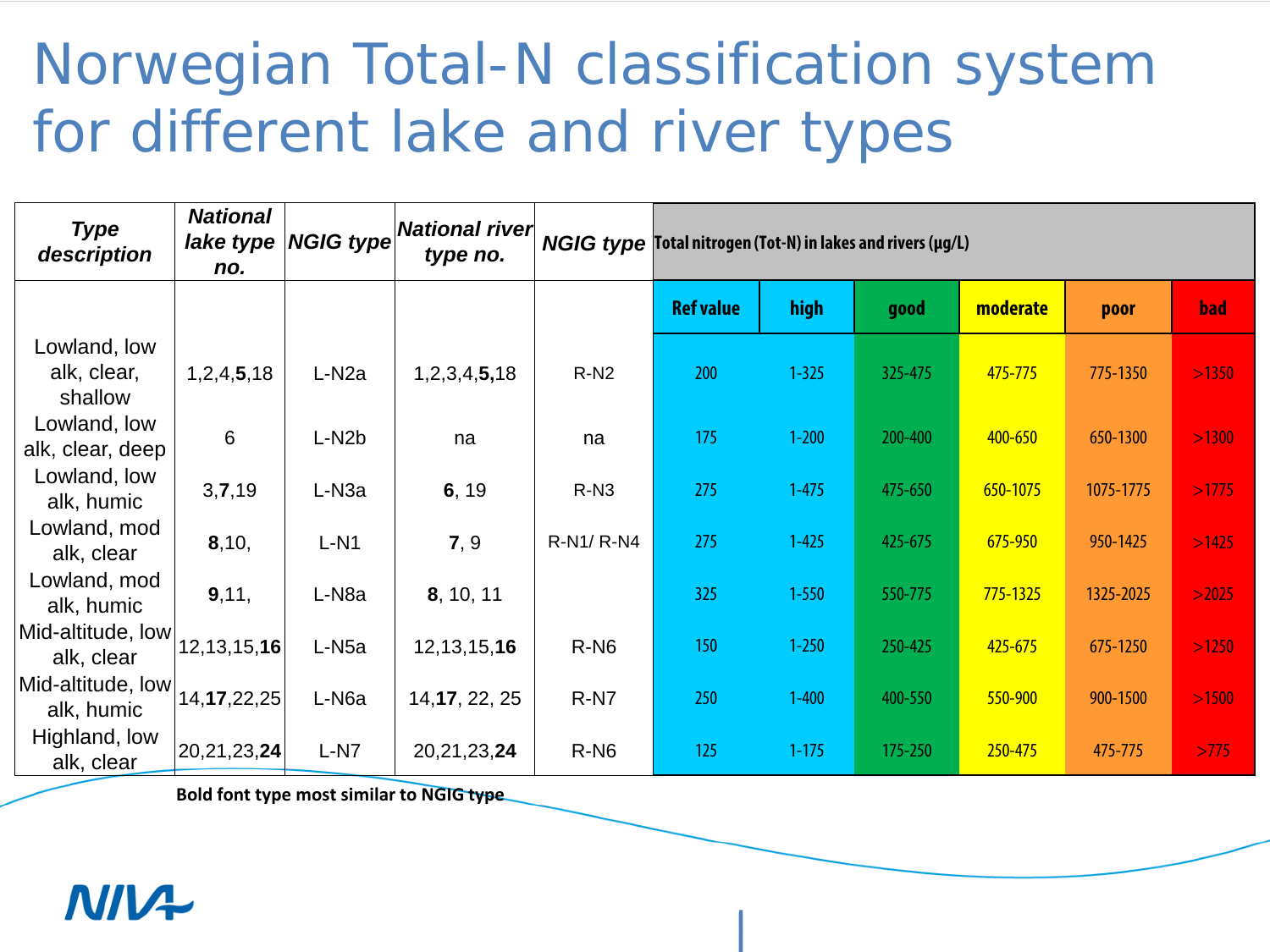## **How have the standards worked in practice?** (status assessment)

• Used for assessing ecological status together with the BQEs acc. to the CIS guidance on classification:



#### **NINA**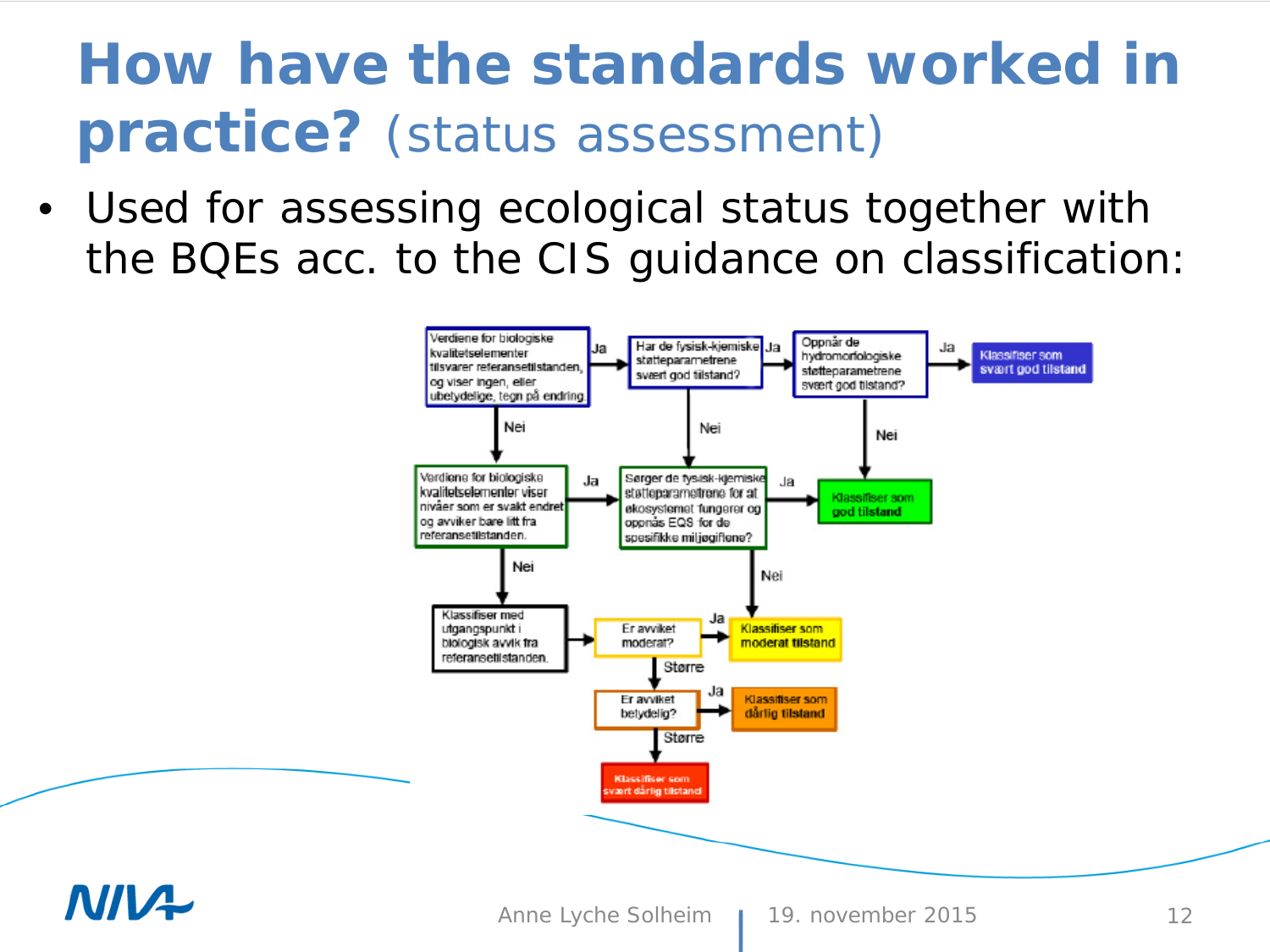# **How have the standards worked in practice?** (status assessment)

• Example: Lake Laugen in mid-Norway

| <b>Quality elements</b>                                                           | Value | <b>Class</b> | <b>EQR</b> | <b>nEQR</b> |
|-----------------------------------------------------------------------------------|-------|--------------|------------|-------------|
| <b>Biological quality elements</b>                                                |       |              |            |             |
| Phytoplankton: chlorofyll-a, µg/l                                                 | 5     | Н            | 0,70       | 0,88        |
| Phytoplankton: Totalt volum, mm <sup>3</sup> /l                                   | 0,69  | Н            | 0,95       | 0,84        |
| Phytoplankton: Trofisk indeks, PTI                                                | 2,36  | Н            | 0.92       | 0,83        |
| Phytoplankton: Cyano <sub>max</sub> , mm <sup>3</sup> /l                          | 0,43  | G            | 0.96       | 0,74        |
| Total phytoplankton assessment                                                    |       | H            |            | 0,81        |
| Macrophytes eutrofieringsindeks: TIc                                              | 47,4  | G            | 0,87       | 0,69        |
| <b>Total macrophytes assessment</b>                                               |       | G            |            | 0,69        |
| Total assessment BQEs (using OOAO)                                                |       | G            |            | 0,69        |
| Physico-chemical quality elements                                                 |       |              |            |             |
| Total phosphorus, µg/l                                                            | 9,7   | н            | 0,72       | 0,88        |
| Total nitrogen, µg/l (not used as not limiting nutrient)                          | 768   | G            | 0,42       | 0,604       |
| Secchi depth, m                                                                   | 2,8   | M            | 0,71       | 0,57        |
| Total assessment Physico-chemical quality elements<br>(eutrophication parameters) |       | G            |            | 0,73        |
| Total assessment for the whole water body (OOAO)                                  |       | G            |            | 0,69        |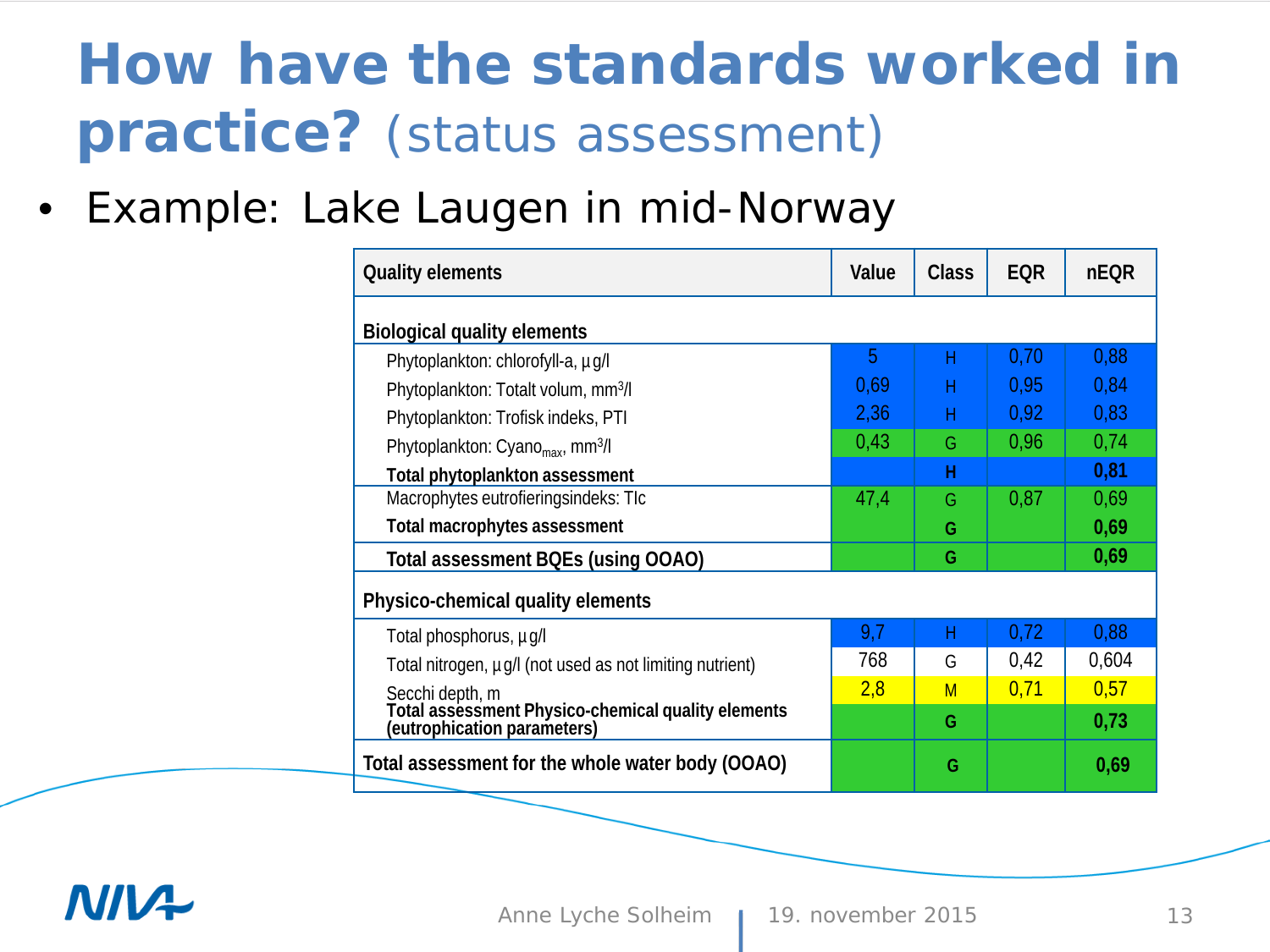## **How have the standards worked in practice?** (status assessment)

- Do these standards cause mismatch between BQEs and the supporting QEs for classification?
	- *Norway has not yet reported WFD data to WISE*
	- *Limited experience so far indicates very few cases of TP (or TN) giving lower class than the BQEs, if BQEs are high or good, mainly for rivers*